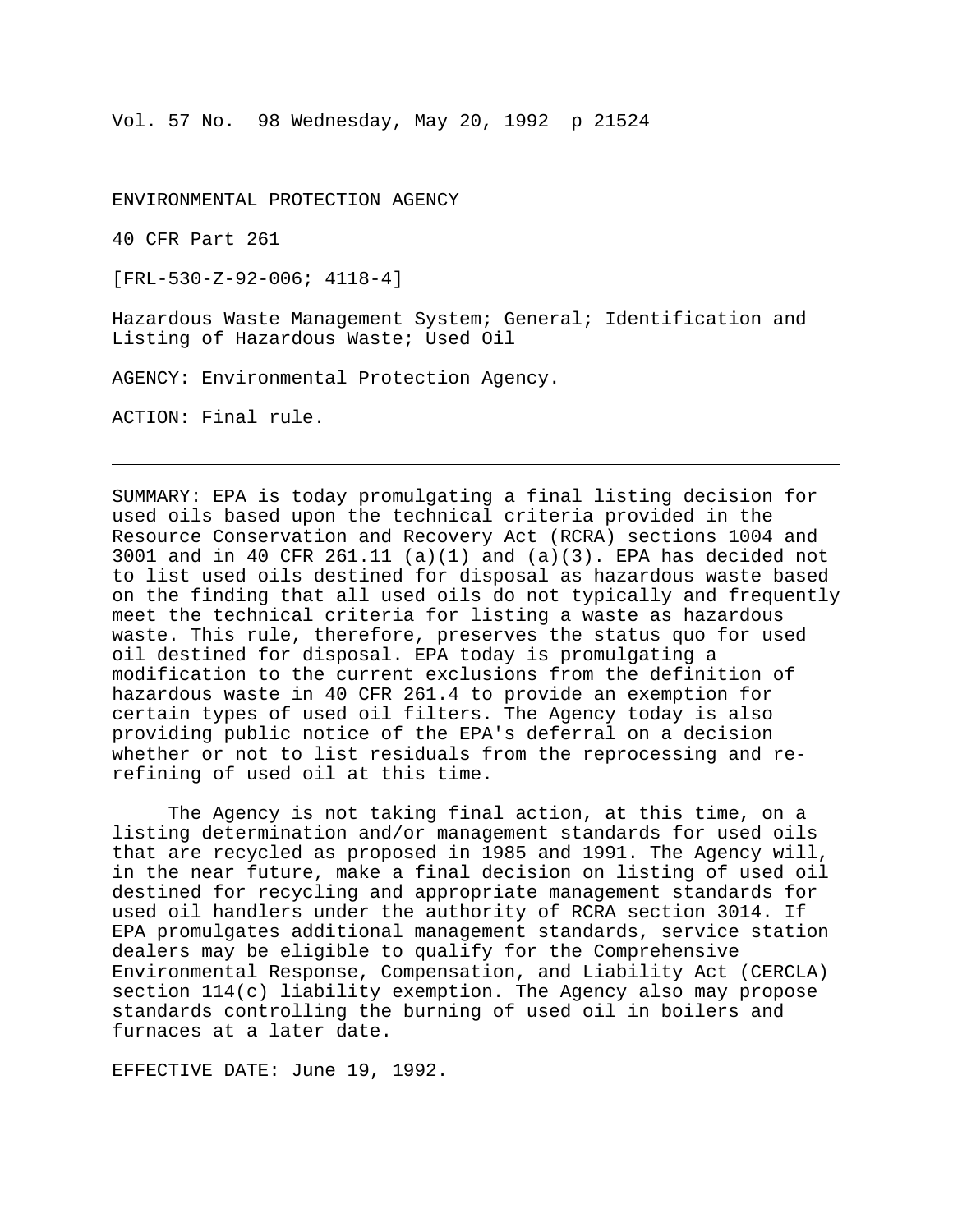ADDRESSES: The docket for this rulemaking and regulatory decision is available for public inspection at room 2427, U.S. Environmental Protection Agency, 401 M Street, SW., Washington, DC 20460 from 9 a.m. to 4 p.m., Monday through Friday, except for Federal holidays. The docket number is F-91-UOLF-FFFFF. The public must make an appointment to review docket materials by calling (202) 260-9327. The public may copy a maximum of 100 pages from any regulatory document at no cost. Additional copies cost \$.20 per page.

FOR FURTHER INFORMATION CONTACT: For general information contact the RCRA Hotline, Office of Solid Waste, U.S. Environmental Protection Agency, 401 M Street, SW., Washington, DC 20460; Telephone (800) 424-9346 (toll free) or, in the Washington, DC, metropolitan area telephone (703) 920-9810.

For information on specific aspects of this rulemaking and regulatory decision, contact Ms. Rajni D. Joglekar (202) 260-3516 or Ms. Eydie Pines (202) 260-3509, U.S. EPA, 401 M Street, SW., Washington, DC 20460.

> > > > Preamble has not been included in this file. < < < <

PART 261-IDENTIFICATION AND LISTING OF HAZARDOUS WASTE

1. The authority citation for part 261 continues to read as follows:

Authority: 42 U.S.C. 6905, 6912(a), 6921 and 6922.

3. Section 261.4 is amended by adding paragraph (b)(15) to read as follows:

§ 261.4 Exclusions

\* \* \* \* \*

 $(b)$  \* \* \*

(15) Non-terne plated used oil filters that are not mixed with waste listed in subpart C of this part if these oil filters have been gravity hot-drained using one of the following methods:

(i) Puncturing the filter anti-drain back valve or the filter dome end and hot-draining;

(ii) Hot-draining and crushing;

(iii) Dismantling and hot-draining; or